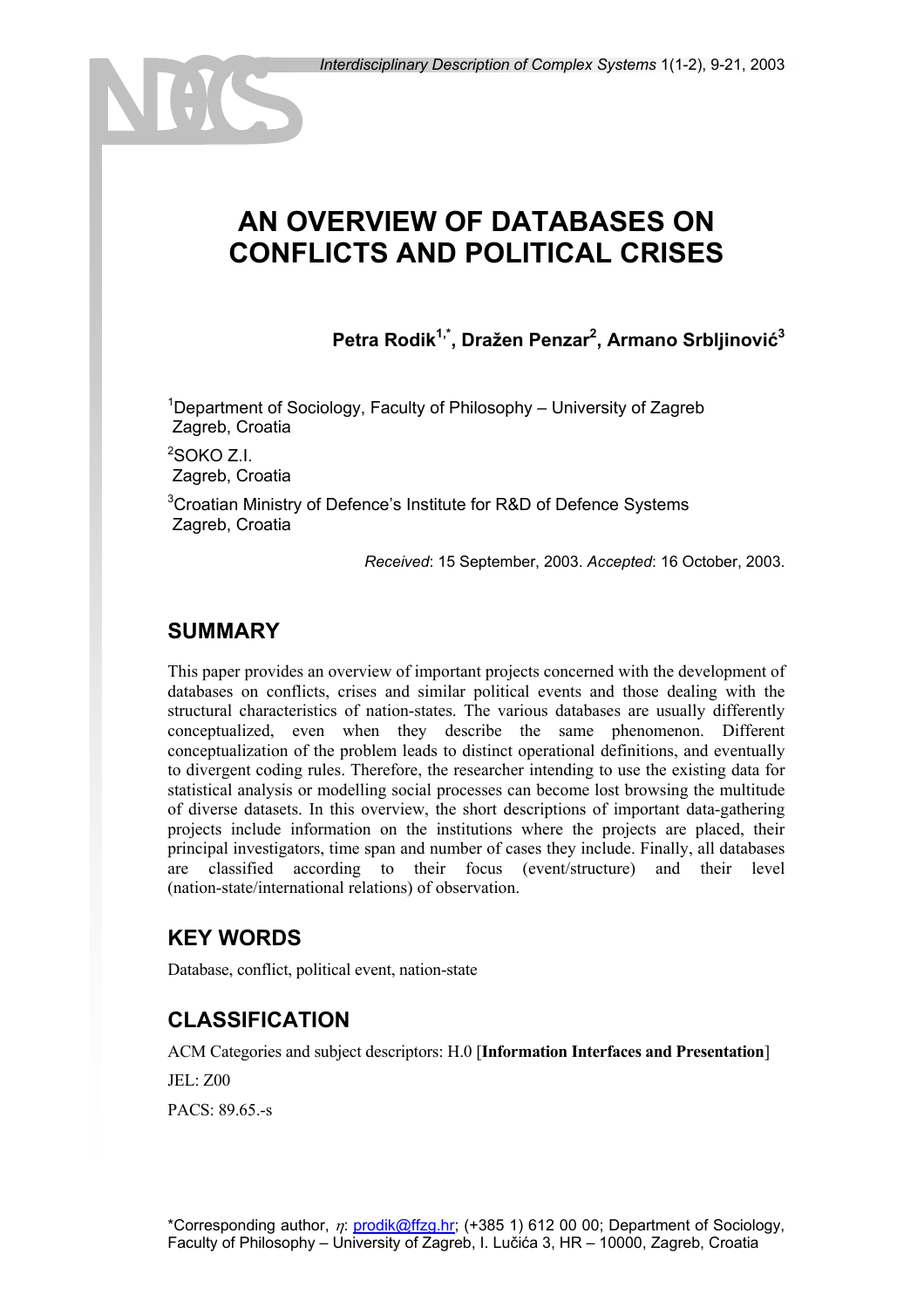## **1. INTRODUCTION**

The history of quantitatively-oriented research on conflicts and, more broadly, international relations begins with studies of Pitrim A. Sorokin (*Social and Cultural Dynamics*, 1937), Quincy Wright (*A Study of War*, 1942) and Lewis Fry Richardson (*Statistics of Deadly Quarrels*, 1960). Although they made important early contributions the real research community, gathered around the task of empirical research of conflicts, did not exist before sixties. Its development started at the University of Michigan with the group of scholars gathered around the J. David Singer's Correlates of War project.

Their basic idea was to code the data on historical cases of conflicts<sup>1</sup> and test the theoretical hypotheses about the "roads to war" (Singer, 2000), that is, about the factors that promote the escalation of crises to wars. In his paper *Variables, Indicators, and Data: The Measurement Problem in Macropolitical Research* Singer (1990) elaborates the research framework of the Correlates of War project. He writes that "the types of variables that data set is supposed to represent ... [are]: the attributes of social entities, the relationships between and among entities, and the behaviors that these entities manifest vis-à-vis one another" (1990: 7). Identifying the nation-state as the most relevant entity within the realm of international relations, he arrives to the other important issue - that of the level of observation. Depending on hypotheses we want to test, we have to decide whether to look "outside" or "inside" of the nation-state, to the macroperspective of international relations or the microperspective of decision-making processes.

Correlates of War project addressed the problem of conflict primarily from the international relations perspective, and Singer decided to test the assumptions of political realism. As the prevailing paradigm of both the theoretical explanation and the political decision-making, it provided coherent set of assumptions<sup>2</sup> (some called it theory, some paradigm, and others - the dominant set of prejudices [Wayman and Singer, 1990]) that could easily be translated into testable hypotheses. Therefore, the Correlates of War project focused on macroperspective and neglected the "black box of the state" (Maoz, as cited in Wayman and Singer, 1990: 262). This research framework greatly influenced later research projects and it took much time for other scholars to complement it with other approaches.

Jack S. Levy in his *Reflections on the Scientific Study of War* (2000) discusses the developments and changes in this research area. He emphasizes "movement from a preoccupation with the great powers, the shift from the systemic level to more emphasis on dyadic-level interactions and on societal-level explanatory variables,

 $\overline{\phantom{a}}$ 

<sup>&</sup>lt;sup>1</sup> Singer speaks of "the population of wars" which means – all the historical cases (after 1816). It is obvious that this "population" will highly vary, depending on the definition of war. We discuss this problem later in this introduction.

 $\overline{2}$ Wayman and Diehl identified ten main assumptions of realism as: "(1) states are the key actors; (2) the state system is anarchic; (3) states are unitary and pursue state interests, not the interests of subnational groups; (4) states are rational and are not constrained by ethics other than self-interest; (5) states aim to survive, to maintain their own territorial integrity, and to enhance and maintain their own power; (6) states focus on military security; (7) national material capabilities, leadership, and unity create power, and other power centers are threats and must be monitored, especially when revisionist (i.e., willing to use force to overturn the status quo); (8) the state should (and does) strengthen its capability relative to other states; (9) the state should (and does) form alliances to balance power when its own power is insufficient; and (10) the state should (and does) resolve crises to further enhance its power over outcomes" (as cited in Wayman, 2000: 222-223).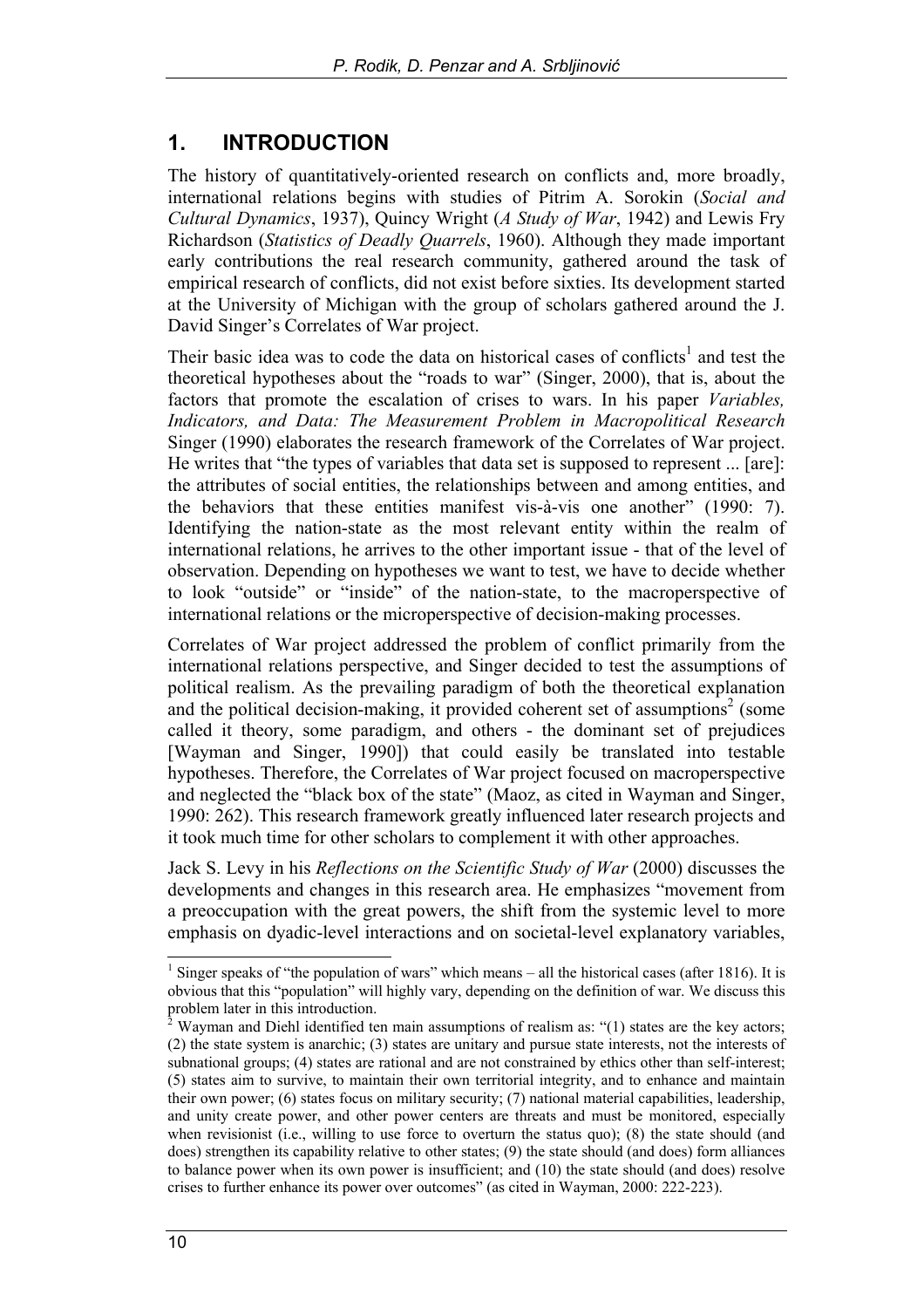and increasing complexity of our theories of international conflict (Levy, 2000: 319). Besides, some scholars refused to treat political events as discrete, unique and unconnected and emphasized the interconnection of conflicts over space and time. They research recurring disputes and enduring rivalries and see conflicts rather as processes than as the events (Goertz and Diehl, 2000; Wayman, 2000).

Nowadays, there are datasets that describe political events and other that describe socioeconomic and demographic attributes of states. Organizations like WHO, World Bank and UN have on-line, publicly available (free or commercial) databases. Nevertheless, the researcher intending to use and, more important, merge existing data for the purpose of statistical analysis or modelling the social processes can face many obstacles. In the first place, he or she can get lost browsing the multitude of different datasets. Other unavoidable problems would be: to find the particular database that fits the model he or she wants to examine; to find the specific data for the specific time period; to assess the reliability of the data. These can seem as easy-solvable problems – in the end, there are lots of databases, so one can reasonably expect to find what he or she wants. It may be so, but this search could take too much time may end up without results.

Early scholars engaged with data gathering shared the belief that the scientific research is cumulative process and that improvement of our knowledge on international relations is matter of time and effort. But as old approaches were complemented by newer ones, this assumption was put under a question mark. Different databases were differently conceptualized, even if they described the same phenomenon (for example, the interstate war). The different conceptualization of the problem leads to different operational definitions, and eventually to different coding rules. If we agree on the basic definition that the war is the armed conflict with minimum 1000 casualties, we can nevertheless arrive to the different list of wars for the same time period, depending on: first, what categories of persons are included (only those under arms or the civilians too); second, whether this number includes all warring sides or just one; third, whether it includes yearly casualties or all, for the whole length of the war; fourth: how we treat the intervening sides, etc. The final form of the data depends on the answers to all these questions.

Inappropriate coding will produce the data that are not good representation of the phenomenon which they are suppose to describe. For example, in one of the datasets mentioned below, Croatian Homeland War is coded as two wars – one during 1991 and the other in 1995. This happened because it defines civil war as the armed conflict with minimum 1000 casualties per year.

This illustration shows how difficult can it be to find the data that one needs. Therefore, it seems that an overview of existing databases could be good starting point for anyone who is interested in exploiting the data that are publicly available at the moment. This paper will give such an overview. The list is not full, but hopefully, the most important data collection projects are presented.

For every database there will be information about:

- the institution where the project is placed
- principal investigators
- year span
- number of cases.

including short project description.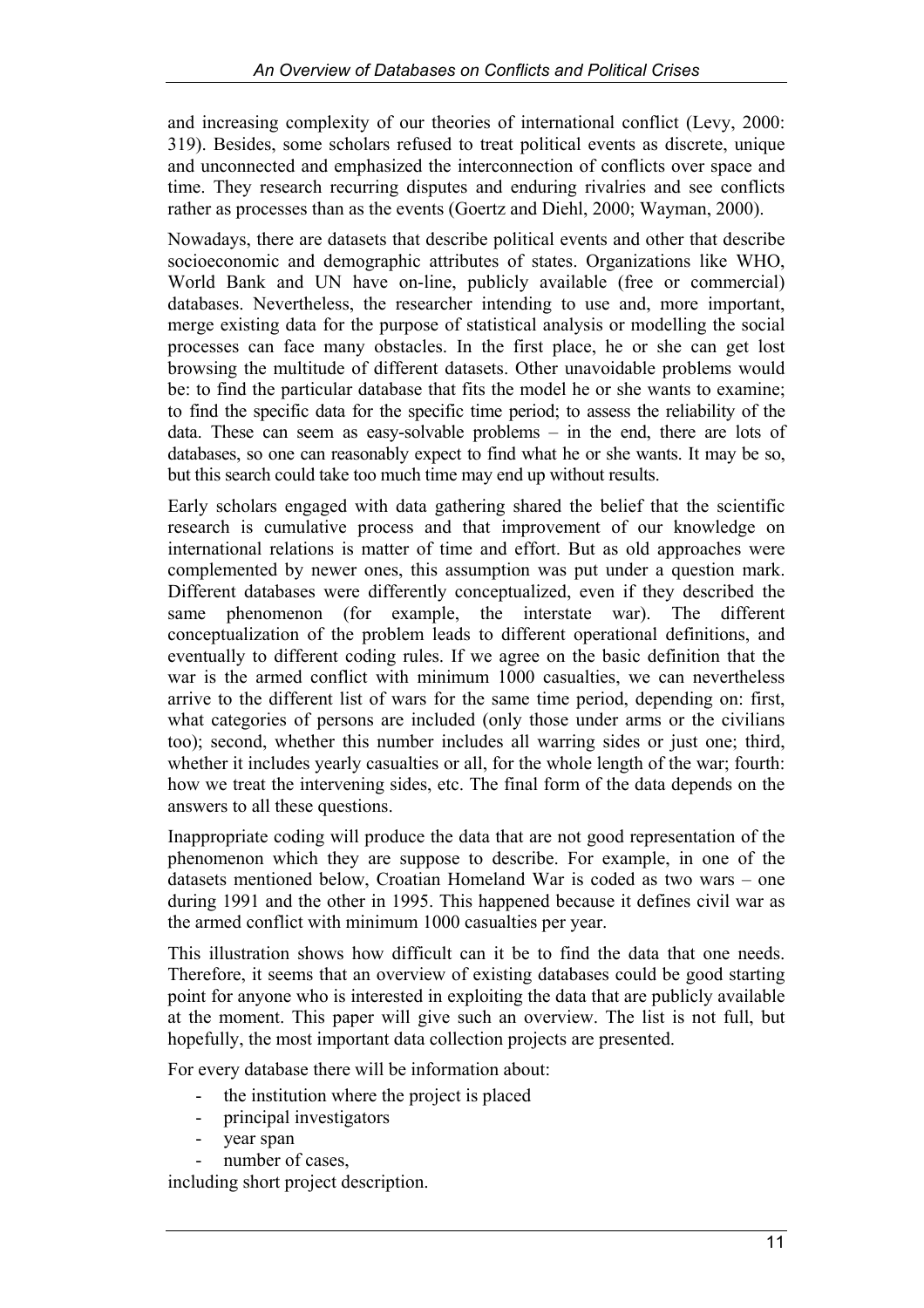In the following sections, projects are classified according to their main research focus (i.e. subject of observation). This classification is adopted version of abovementioned Singer's typology of variables. So projects usually either

a) describe structural (macroeconomic, social, demographic, political...) attributes of the social entities (usually the nation-states),

or

b) code the data on occurrence of specific category of political events (where the political events are treated as essentially discrete events). With the state as the main point of reference, the events can be either domestic or international. Also, it can be (unilateral) behavior or bilateral/multilateral interaction between political actors<sup>3</sup>. Main goal of these projects is the description of specific types of political events.

Some projects go beyond the mere description and try to explain specific type of political events. They design the research according the assumption that the structural attributes of social entities are factors that decisively influence the political events. This kind of projects we put under separate chapter titled Internal and Interstate Conflicts.

## **2. THE STRUCTURAL ATTRIBUTES OF THE STATES**

#### **2.1. POLITY4**

Polity project is one of the oldest and the most cited projects of this kind. Currently it is part of Integrated Network for Societal Conflict Research (INSCR) program at the Center for International Development and Conflict Management, University of Maryland. Its first and the most important investigator was Ted Robert Gurr, but its current director is Monty G. Marshall. The project published four versions of datasets. Polity IV covers the period 1800-2000 with the time series for 161 contemporary and 20 historical regimes. It collects the data about political authority patterns, and it is focused on their institutional dimensions. It also codes the data on birth, changes and the death of the political regimes.

## **2.2. CIFP**

*Country Indicators for Foreign Policy* project is based at Norman Paterson School of International Affairs, Carleton University, Toronto, and the Principal Investigator is David Carment. It provides data on 196 countries, covering years from 1985 to 2000. The database includes variables on following issues: history of armed conflict, governance and political instability, militarization, population heterogeneity, demographic stress, economic performance, human development, environmental stress and international linkages.

 $\overline{a}$ <sup>3</sup> It could be argued that criterion for Singer's classification of variables is not clear because the relationships are *derived* both from the structural attributes and from behavior. Even Singer speaks of two meanings of the relations. We can describe relationships between social entities by comparing their structural attributes and, on the other side, from their "connections, links, bonds, and associations between and among entities. How independent, durable, cooperative, open, and so on was the relationship between or among some specified population of entities" (Singer, 1990: 8). 4

<sup>&</sup>lt;sup>4</sup> Almost all databases are available on-line, usually on the project's website. Older datasets can be downloaded from Inter-University Consortium for Political and Social Research, but the full access is limited to registered users.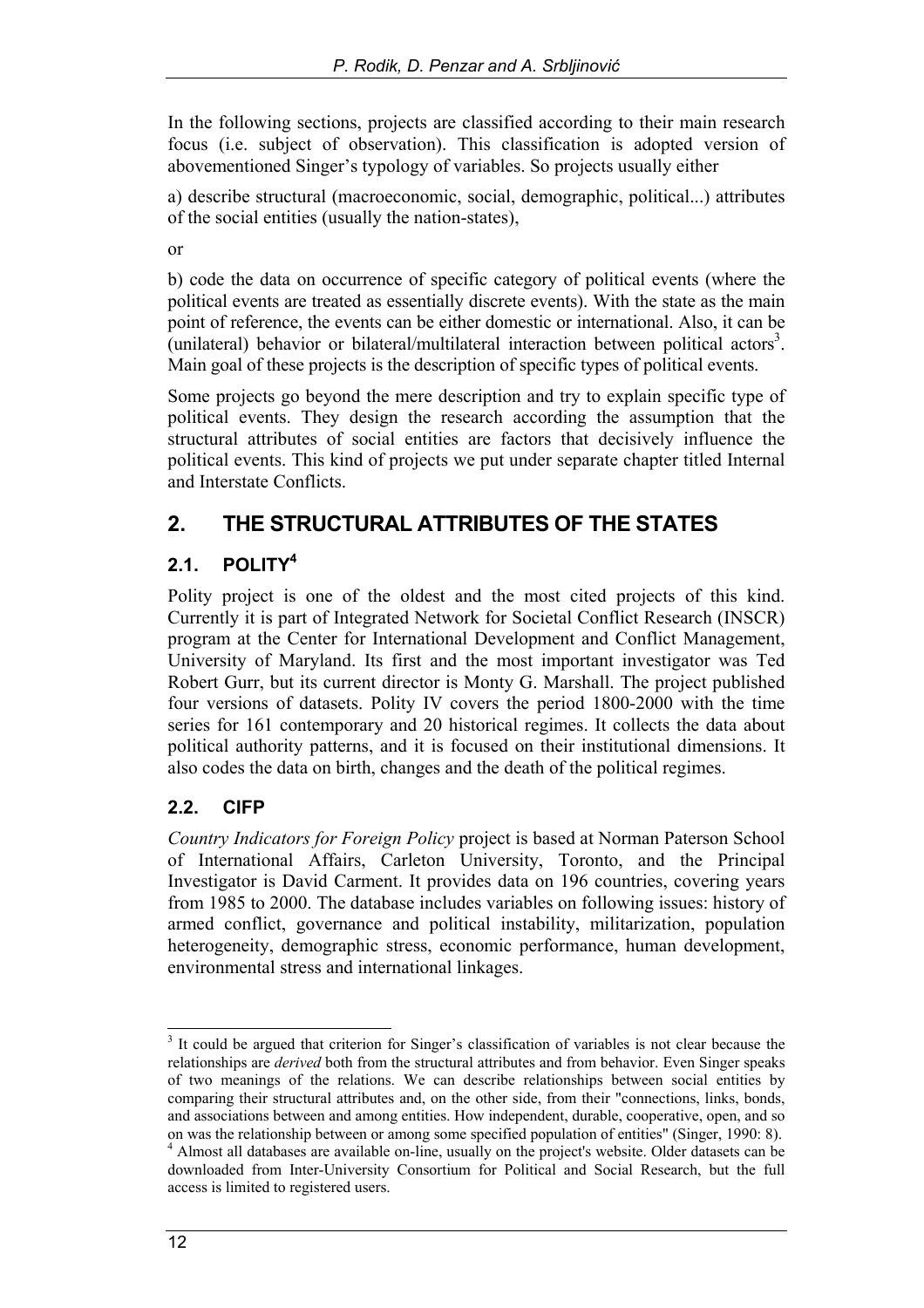#### **2.3. DON**

Rudolph J. Rummel's Dimensionality of Nations project is placed at the University of Hawaii, and it was begun in sixties. His current work, based on original DON is presented at his Power Kills website. The work on original database resulted with the book Dimensions of Nations (1972). This database can be downloaded from Inter-University Consortium for Political and Social Research (ICPSR), Ann Arbor University, Michigan, and it covers the data on 133 states for the years 1950, 1955, 1960, 1963 and 1965. It has four datasets: the first has 90 political, socioeconomic and demographic variables; second codes 13 000 cases of foreign policy acts for whole period 1950-1968; third includes data on behavioural characteristics of political interactions for the representative sample of 182 country-dyads in above mentioned, selected, years; fourth, coding only conflict interactions for the same country-dyad sample. Updated version of database is not publicly available, but Power Kills website presents the results of statistical analyses and the tables with some of the data.

#### **2.4. FIRST**

FIRST is joint project of the International Relations and Security Network (ISN) and the Stockholm International Peace Research Institute (SIPRI). According to user's query it browses through the other databases (HIIK, INCORE, CIFP, NRC, NISAT, CIDOB, SIPRI, World Bank, IPU) that include data on 199 countries on period 1988-2000. It provides data on political systems, international organizations and alliances, military budgets, arms trade, conflicts and peace operations, etc.

#### **2.5. WORLD HANDBOOK OF POLITICAL AND SOCIAL INDICATORS**

This is an old and finished project, but it codes the data for the period back to 1948 (and ending with 1977). As a part of World Data Analysis Program at the Yale University, three editions of World Handbook were published. Principal investigators were, chronologically, Bruce M. Russett, Charles Lewis Taylor, Michael C. Hudson and David A. Jodice. The data is provided on 136 countries. It is conceptually organized in two parts - one deals with the political, socioeconomic and demographic data (303 variables!) and the other codes 57,268 daily events (these numbers are for the version II). This is extensive database that could be useful source of information about earlier post-WW2 period, especially because it is based on many various primary sources. It is available at ICPSR.

## **3. POLITICAL EVENTS**

## **3.1. STATE FAILURE**

State Failure project compiled the data on the cases of state collapse in time period between 1955 and 1996. Originally it was requested by the US government, and the goal was to develop model that could be used as a tool for the state failure risk assessment. The main investigators of the project are Ted Gurr and Barbara Harf, and it is closely related to the Polity project. The database is still being updated and, recently, the project has become a part of Integrated Network for Societal Conflict Research (INSCR) program at the Center for International Development and Conflict Management, University of Maryland. The dataset has the information on 231 cases (1571 country-years), categorized within four principal categories: revolutionary wars, ethnic wars, genocides/politicides and rapid or destructive regime changes.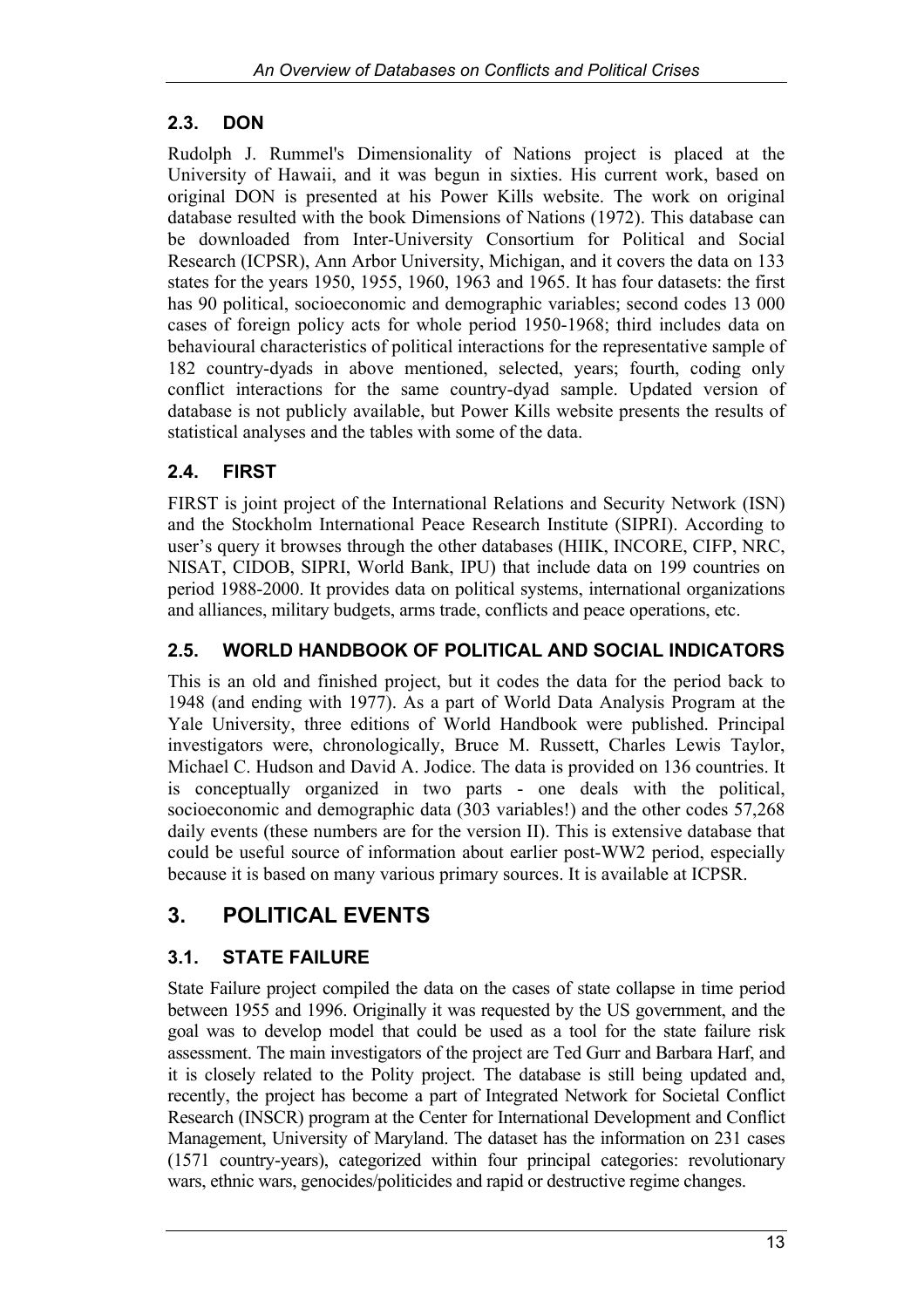#### **3.2. COPDAB**

This database codes over 400.000 foreign and domestic political events for 135 nation states, from 1948 to 1978. The project was initiated by Edward E. Azar during the 1960s and was finished in 1980s. The data is available at the ICPSR website. Every event is described by its score on the conflict-cooperation scale. Yearly aggregates are given for country dyads, with the information on the volume (the number of interactions) and the intensity (sum of the intensity scores of individual events) of the interactions between them.

#### **3.3. WEIS**

This database codes the events in the period 1966-1978. The accent is put on the international events. There are 22 categories and 63 subcategories of the events and activities. This categorization of the events became widely used by the other similar projects, like KEDS. The dataset has been compiled under the direction of Charles McClelland from the University of Southern California. The data is available at the website of ICPSR.

#### **3.4. GEDS**

GEDS project extends the COPDAB project, coding the data for more recent time period. The project was initiated in 1989 at the Center for International Development and Conflict Management, University of Maryland. The data covers daily political, economic, military and other interactions between and within the nation states. The other, non-governmental, political groups are included as well. It is currently being updated with the data for the other countries and there is a plan for introduction of the software for automatic coding of the events. The coding is inherited form the COPDAB project.

#### **3.5. KEDS**

The Kansas Events Data System project was founded in early 1990-ies at Kansas University. Principal investigator, Philip A. Schrodt, and his associates developed software for automatic data coding. Existing datasets are based on Reuters' reports on political crises in following regions: Levant, Gulf, Central Asia, Balkans, and West Africa. The latest version of coding software and data are available at the project's website. The datasets consist of information on political events and interactions between actors (nation-states) and they are constantly being updated. Current research is focused on development of early warning models.

#### **3.6. IPI**

International Political Interactions (IPI) Project is the continuation of earlier VICDP (Violent International Conflict Data Project) and is co-directed by David R. Davis, Department of Political Science, Emory University and Will H. Moore, Department of Political Science, The Florida State University. Database includes data on political interactions within 15 nation-states for the time period between 1979 and 1992. Observed are Nigeria, Zaire, Zimbabwe, India, Indonesia, Pakistan, South Korea, Belgium, Hungary, Argentina, Brazil, Chile, Colombia, Mexico and Venezuela. For each nation-state there is a list of relevant political actors. Their interactions are categorized as either one of 69 types of conflict or 45 types of cooperative events, which produced thousands of records per country.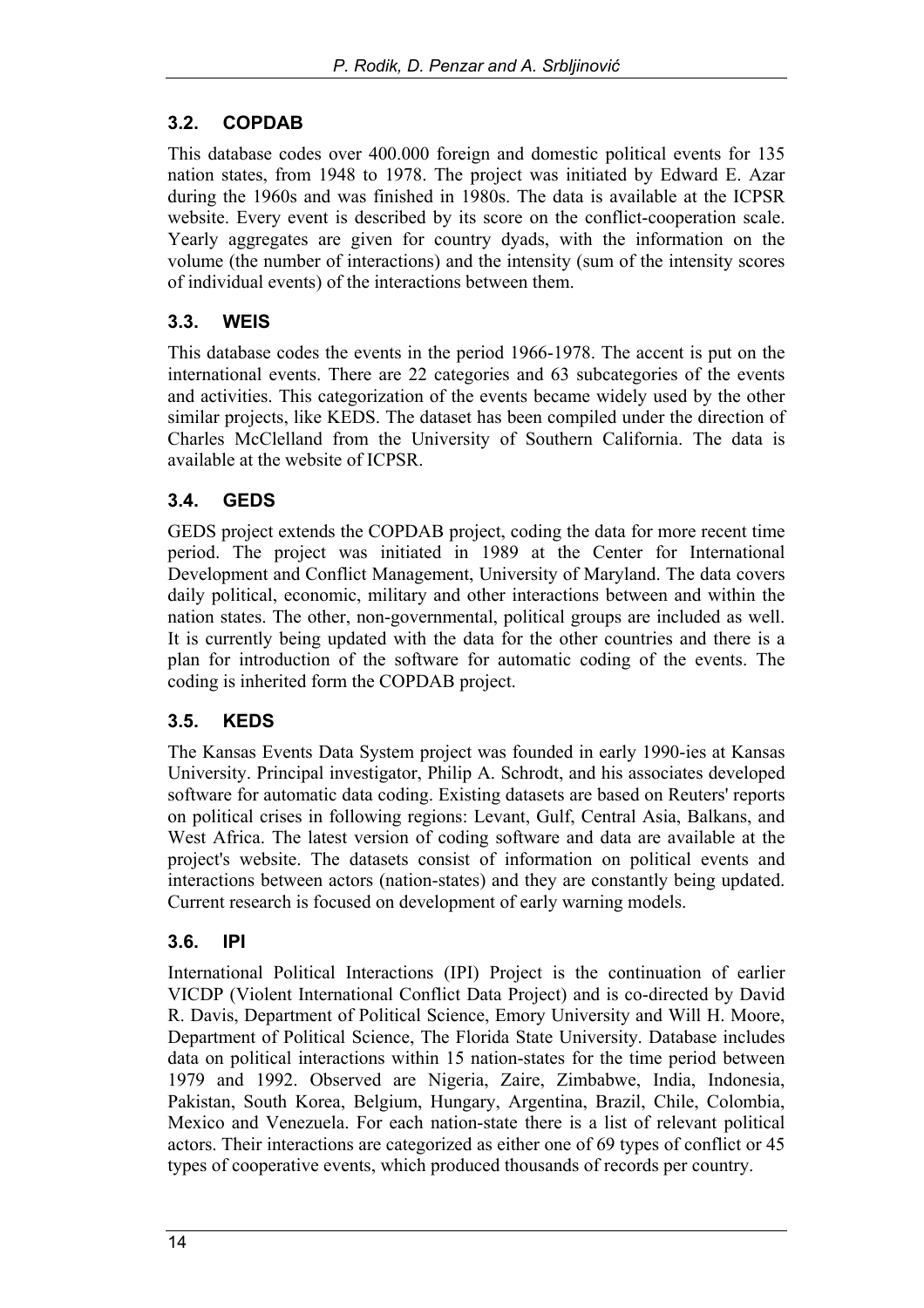#### **3.7. EUROPEAN PROTEST AND COERCION DATA**

European Protest and Coercion Data is research project of Ronald A. Francisco, Department of Political Science, University of Kansas. It codes the cases of protests and government coercion. The data include 1980-1995 period and 28 European countries (Albania, Austria, Belgium, Bulgaria, Czechoslovakia, Czech Republic, Denmark, Finland, France, FR Germany, GDR, Iceland, Ireland, Italy, Luxembourg, Northern Ireland, Norway, Poland, Portugal, Slovakia, Spain and Sweden). For every coded event there are information on: date, type of action, protester, description of event, target or government agent (police, court, ministry, etc.), country, location, issue, time, number of protesters (all, arrested, injured, killed), property damage, state force involved (number, injured, killed), organizational strength of protesters, organizational strength of the state.

## **4. INTERNAL AND INTERSTATE CONFLICTS**

#### **4.1. MINORITIES AT RISK**

Minorities at Risk Project was initiated in 1986 by Ted Robert Gurr. Since 1989 it is located at Center for International Development and Conflict Management, University of Maryland. Database consists of data on 275 minority groups in 112 countries, their activities tracked since the end of 1980-ies onwards. For every minority group there are 300 variables that describe following issues: group characteristics and status, group discrimination, group organization, collective interests, group conflict behaviour (protest activities, anti-regime rebellion, government repression of group, international contagion and diffusion).

#### **4.2. PARTITION AS A SOLUTION TO ETHNIC WAR**

Partition as a Solution to Ethnic War is a part of World Bank-funded program The Economics of Civil War, Crime and Violence. Its principal investigators are Nicholas Sambanis and Paul Collier. They are primarily focused on providing the empirical evidence that would shed a light on the problem of ethnic conflict resolution. Main question is whether the state partition or, on contrary, formation of bigger multi-ethnic state presents better long-term solution of ethnic civil wars. The database includes 125 cases of civil wars since 1944 all are described by over 30 war-related and socio-economic variables.

#### **4.3. KOSIMO**

KOSIMO database codes the data on the cases of violent and non-violent conflicts where at least one actor is nation-state. It is a project of Heidelberg Institut für Internationale Konfliktforschung (HIIK), University of Heidelberg, with Frank R. Pfetsch as its principal investigator. The database includes 301 conflicts (693 conflict episodes) from 1945 to 1999. Every conflict is described by 28 variables including political regime characteristics, political and economic development, conflict issues, third-party reactions, and outcome. The data is available at the project's website along with Conflict-Barometer, yearly project's on-line publication.

#### **4.4. ARMED CONFLICT DATASET**

Armed Conflict Dataset begun as Conflict Data Project at Department of Peace and Conflict Research, Uppsala University. Principal investigators are Peter Wallensteen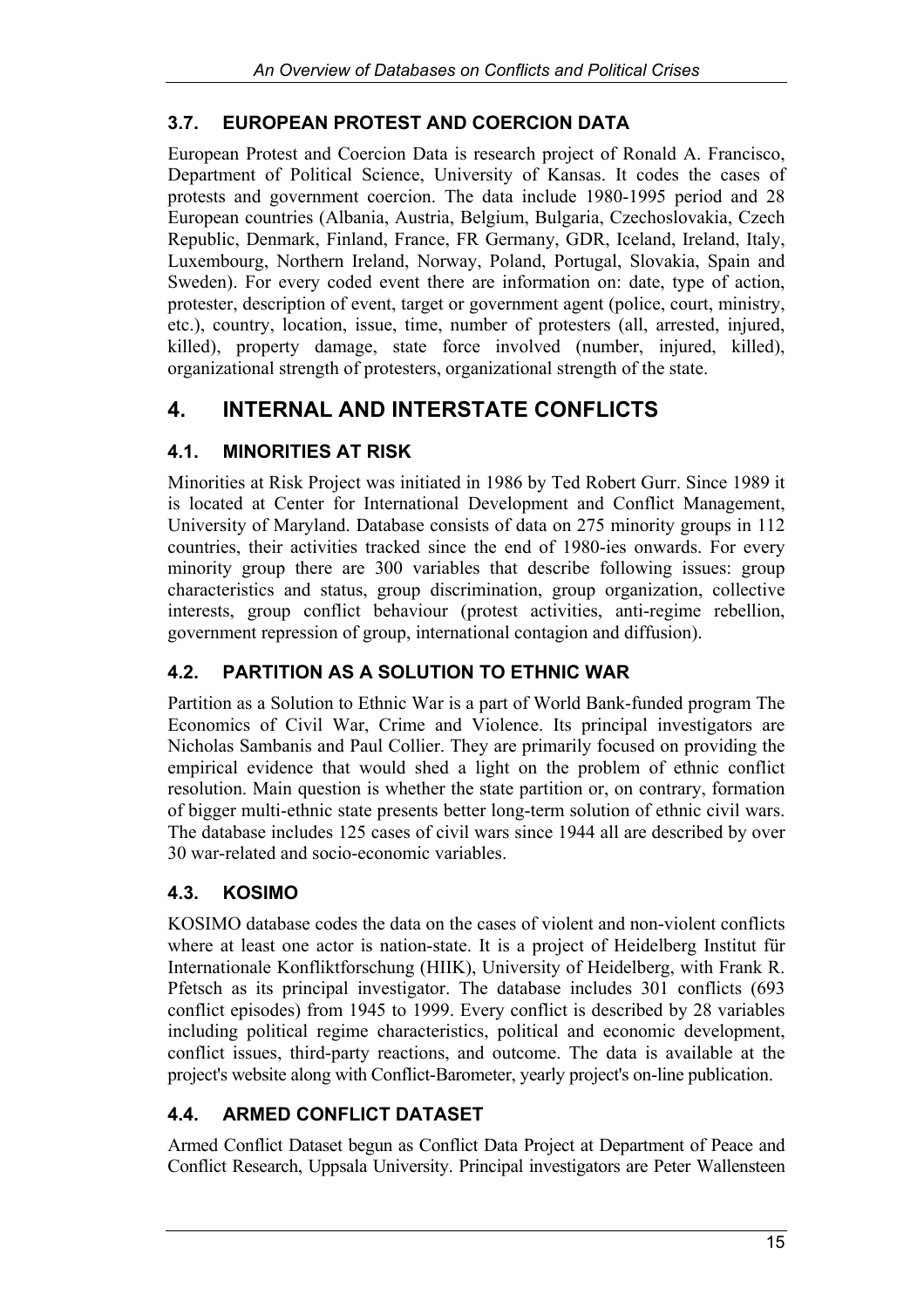and Margareta Sollenberg. In collaboration with International Peace Research Institute (PRIO), Oslo, the dataset was expanded so it now covers 1946-2001 period or 255 conflicts. Database consists of three datasets: the first is focused on conflict as event, the second provides time-series for every state and the third codes information on dyadic interactions. It includes only basic conflict-description variables but as its coding rules are quite flexible, it provides reliable and comprehensive conflict list. Research results of this project are regularly published in Journal of Peace Research.

#### **4.5. ACI**

Armed Conflict and Interventions Project is joint project of CSP and CIDCM, University of Maryland. Its principal investigator is Monty G. Marshall. In fact, this project is based on his regional and cultural approach to conflict explanation. Marshall identifies few protracted conflict regions (CPRs) trapped within the culture of violence, which diffuses from CPR centre outwards. This project consists of 7 subprojects that are currently in different phases of development. These are: Conflict Regions (MAC), Direct Military Interventions (DMI), Political Interaction Events (PIE), Bilateral Trade Flows (BTF), Memberships in Conventional Inter-Governmental Organizations (CIO), Forcibly Dislocated Populations (FDP), and Arms Trade.

#### **4.6. COW**

Correlates of War Project was already partially described in the introduction. Since its very beginning, in 1963 at University of Michigan, to early 1990-ies its principal investigator was J. David Singer. COW database cover 1816-2000 period and consists of 11 datasets: State System Membership, Inter-State Wars, Extra-State Wars, Intra-State Wars, Militarized Interstate Disputes, National Material Capabilities, Formal Interstate Alliances, Territorial Change, Direct Contiguity (geographical relations), Intergovernmental Organizations, and Bilateral Trade. Since 1990-ies its principal investigator is Stewart A. Bremer. Its base is moved to Penn State University and nowadays is run as Correlates of War 2 (COW2) Project.

#### **4.7. BCOW**

Russell J. Leng started Behavioral Correlates of War Project in 1972, as integral part of COW project. Leng selected 47 representative cases form the original COW list of conflicts. For every war he coded the data on all significant events and interactions between warring parties according to his own typology. He differentiates three main types of events: military, diplomatic, economic and unofficial. They are further categorized as positive, negative or neutral and as physical or verbal. The database is searchable by Crisis software that can be downloaded from author's website.

#### **4.8. ICB**

International Conflict Behavior is US-Canadian project that is currently based at CIDCM, University of Maryland and is headed by Michael Brecher, McGill University (Canada) and Jonathan Wilkenfeld, University of Maryland (USA). The database includes four datasets and covers the time period between 1917 and 2001. Each dataset is focused on different unit of analysis: international system, nation-state, and nation-dyad. Variables cover context description, crisis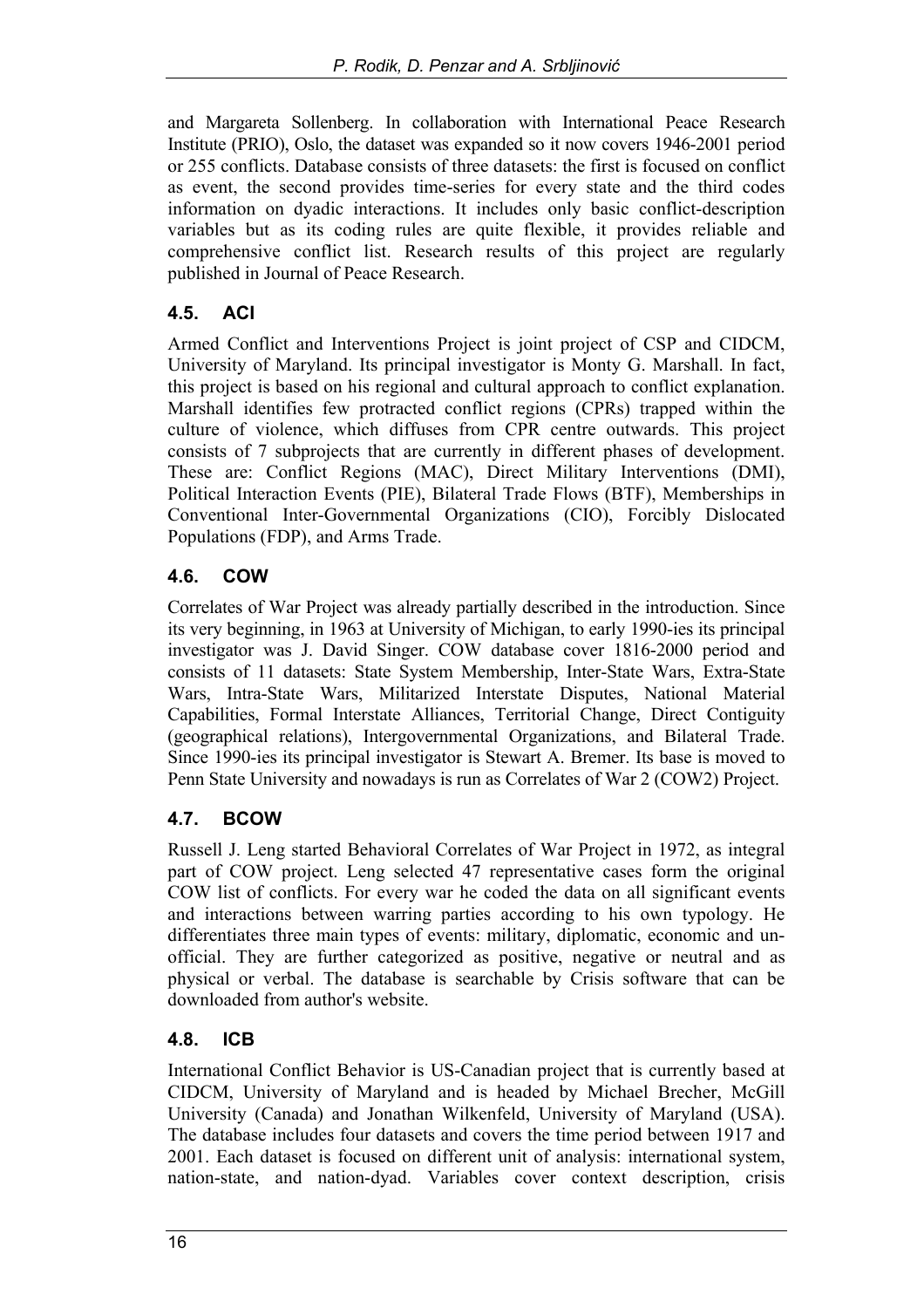description and attributes of actors. Much of attention is given to the problem of perception of conflict. How does the perception influence crisis behavior? The last datasets codes only those crises that are perceived only by one actor-state but not by its supposed opponent. Such crises are called "one-sided crises".

## **5. INSTEAD OF THE CONCLUSION**

As many of mentioned research projects include more than one datasets, the decision to put it under one chapter or another was in some cases provisory. Those more representative for each category were put at the beginning of corresponding chapter and the most ambiguous ones at the end. So it seemed to us that the above classification of the projects themselves should be complemented by the classification of the individual datasets they consist of.<sup>5</sup> In the table 1, "the subject of observation" dimension follows the same classification rationale as discussed in the final paragraph of introduction.

The "level of observation" dimension, theoretically ranging from identity group to global political system, differentiates the datasets according the "vertical axis". Among the politically relevant social entities projects usually focus on the nationstate, as the most relevant one. They either examine the nation-state itself (its structural attributes or internal political events) or look how patterns of bilateral or multilateral interactions frame the global political system.

The individual datasets mentioned in sections 2, 3, and 4 are classified, therefore, according their subject and level of observation.

|                            |                                                                          | The level of observation                                                                                                                                                                                                                                                                                                                                                                                                       |                                                                                                                                                                       |                                                                                                                                                                   |
|----------------------------|--------------------------------------------------------------------------|--------------------------------------------------------------------------------------------------------------------------------------------------------------------------------------------------------------------------------------------------------------------------------------------------------------------------------------------------------------------------------------------------------------------------------|-----------------------------------------------------------------------------------------------------------------------------------------------------------------------|-------------------------------------------------------------------------------------------------------------------------------------------------------------------|
|                            |                                                                          | <b>State</b>                                                                                                                                                                                                                                                                                                                                                                                                                   | International<br>relations                                                                                                                                            | <b>B</b> oth                                                                                                                                                      |
| The subject of observation | The<br>description<br>of political<br>events,<br>crises and<br>conflicts | ■ State Failure<br>$\blacksquare$ Don<br>$\blacksquare$ DON - 2nd dataset<br>■ World Handbook of Political and<br>Social Indicators $II - 2nd$ part<br>" World Handbook of Political and<br>Social Indicators $II - 2nd$ part and<br>$III - 2nd$ part<br>■ COPDAB<br>$\blacksquare$ IPI<br>European Protest and Coercion Data<br>• Minorities at Risk<br>■ Partition as a Solution to Ethnic<br>War<br>$\blacksquare$ ACI: MAC | $\blacksquare$ DON $-$ 3rd<br>dataset<br>$\blacksquare$ KOSIMO<br>• ACI: DMI, PIE<br>COW: Intra-<br>State Wars,<br>Extra-State<br>Wars, MIDs<br>$\blacksquare$ BCOW   | <b>COPDAB</b><br><b>WEIS</b><br>٠<br><b>GEDS</b><br><b>KEDS</b><br>٠<br>Armed<br>п<br>Conflict<br>Dataset<br><b>ICB</b><br>(context and<br>crisis<br>description) |
|                            | Structural<br>attributes<br>of actors<br>(nation-<br>states)             | Polity<br>٠<br><b>CIFP</b><br>$DOM - 1st dataset$<br>$\blacksquare$<br>World Handbook of Political and<br>п<br>Social Indicators I, $II - 1st$ part<br>and $III - 1st$ part<br>ACI: FDP<br>٠<br>COW: Material Capability, Inter-<br>٠<br>State Wars, Territorial Change<br>ICB (attributes of actors)<br>п                                                                                                                     | ACI: BTF,<br>$\blacksquare$<br>CIO, Arms<br>Trade<br>$COW:$ Formal<br>п<br>Interstate<br>Alliances,<br>IGOs,<br>Contiguity,<br>Attributed<br>Diplomatic<br>Importance | <b>FIRST</b>                                                                                                                                                      |

**Table 1.** Categorization of abovementioned datasets.

<sup>5</sup> For example, Armed Conflict and Interventions Project includes seven different datasets.

 $\overline{\phantom{a}}$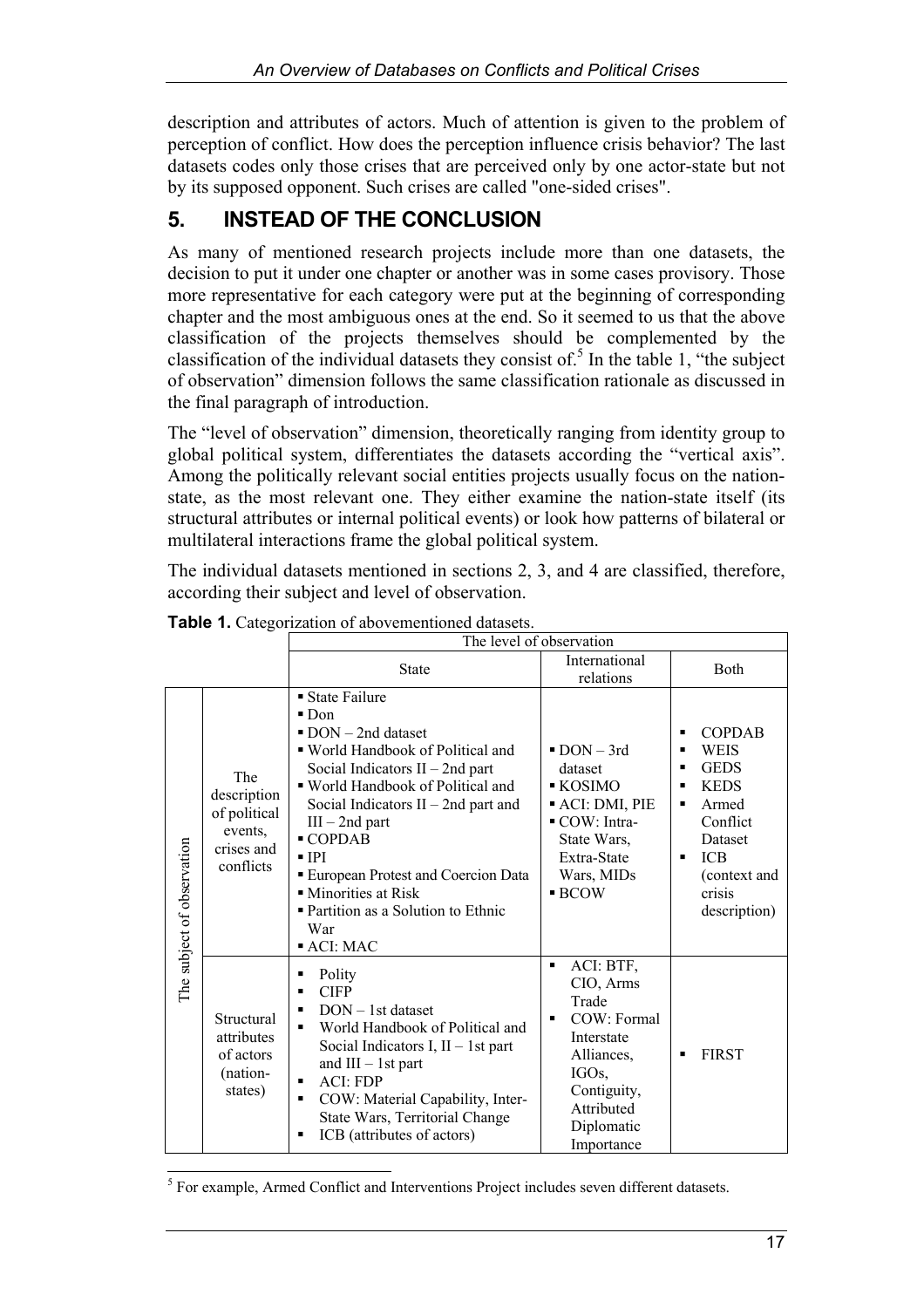## **6. ACKNOWLEDGMENTS**

The extended version of this paper will be published as a chapter of Penzar, D. et al. *Formal models of social conflicts* (forthcoming). The book is result of interdisciplinary research team working on Social Correlates of Homeland War Project – joint project of Department of Sociology, Faculty of Philosophy, University of Zagreb and Croatian Ministry of Defence's Institute for R&D of Defence Systems.

## **7. BIBLIOGRAPHY**

Ampleford, Susan and Troy Joseph (2000.): *Country Indicators for Foreign Policy - Methodology Review (Discussion Paper)*, The International Development Research Centre, The Norman Patterson School of International Affairs, University of Toronto, Canada.

Armed Conflict Intervention, [http://www.cidcm.umd.edu\inscr\aci.htm.](http://www.cidcm.umd.edu\inscr\aci.htm) 

Azar, Edward E. (1993.): Conflict and Peace Data Bank (COPDAB), 1948-1978, Third ICPSR Release, Inter-university Consortium for Political and Social Research, Ann Arbor, Michigan.

BCOW (project website) <http://community.middlebury.edu/~leng/>

Charles Lewis Taylor and Michael C. Hudson (2001.): World Handbook of Political and Social Indicators II: Cross-National Aggregate Data, 1950- 1965, ICPSR 5027, Inter-university Consortium for Political and Social Research, Ann Arbor, Michigan.

Correlates of War, [http://www.umich.edu/%7Ecowproj/index.](http://www.umich.edu/%7Ecowproj/index) 

COW2, [http://cow2.la.psu.edu/.](http://cow2.la.psu.edu/) 

- Davies, John L. (1998.): *The Global Event-Data System: Coder's Manual*, Center for International Development and Conflict Management and Department of Government and Politics, University of Maryland, College Park, Maryland.
- Davis, David R. and Will H. Moore (1995.): *Intranational Political Interactions (IPI) Coding Rules*, Florida State University.
- Davis, David R., Brett Ashley Leeds, Will H. Moore (1998.): Measuring Dissident and State Behavior: The Intranational Political Interactions (IPI) Project, paper presented at Workshop on Cross-National Data Collection, Texas A&M University, November 21, 1998.
- European Protest and Coercion Data, [http://lark.cc.ukans.edu/~ronfran/data/index.html.](http://lark.cc.ukans.edu/~ronfran/data/index.html)
- FIRST, [http://first.sipri.org.](http://first.sipri.org)
- Francisco, Ronald A. (2000.): *Codebook for European Protest and Coercion Data*, 1980 through 1995, University of Kansas, Department of Political Science.
- Goertz, G. and Diehl, P. F. (2000.): "Rivalries: The Conflict Process". In J. A. Vasquez (Ed.), *What Do We Know about War.* Oxford: Rowman & Littlefield Publishers, Inc. Pp. 197-218.
- Gurr, Ted R. i Barbara Harff (1997.): Codebook: Internal Wars and Failures of Governance 1954-1996, State Failure Task Force, Center for International Development and Conflict Management, University of Maryland, [http://www.bsos.umd.edu/cidcm/stfail/sfcodebk.htm.](http://www.bsos.umd.edu/cidcm/stfail/sfcodebk.htm)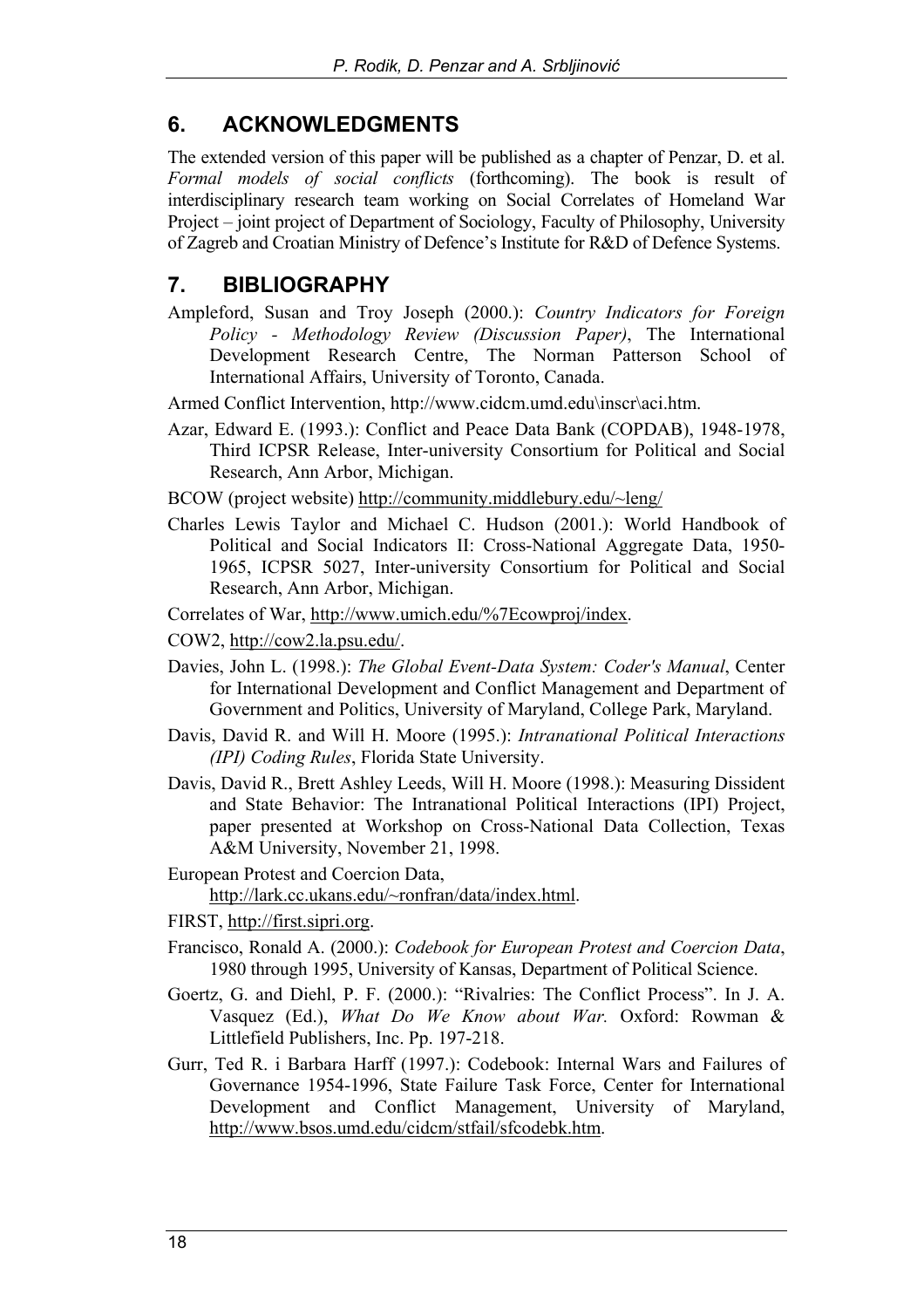- Hewitt, J. Joseph (2003.): *Dyadic-Level International Crisis Data (version 2.0), Codebook,* University of Missouri Columbia, Columbia, [http://www.icbnet.org/Data/icbdy\\_20.zip.](http://www.icbnet.org/Data/icbdy_20.zip)
- Hewitt, J. Joseph and Jonathan Wilkenfeld (s.a.): One-Sided Crises In The International System, s.l., [http://www.icbnet.org/Data/1sidecod.pdf.](http://www.icbnet.org/Data/1sidecod.pdf)
- Intranational Political Interactions, [http://garnet.acns.fsu.edu/~whmoore/ipi/ipi.html.](http://garnet.acns.fsu.edu/~whmoore/ipi/ipi.html)
- KEDS, [http://www.ku.edu/~keds/index.html.](http://www.ku.edu/~keds/index.html)
- KOSIMO (1999.): KOSIMO Manual, Heidelberg Institut für Internationale Konfliktforschung, Ruprecht-Karls Universität, Heidelberg.
- KOSIMO, [http://www.hiik.de/en/index\\_e.htm.](http://www.hiik.de/en/index_e.htm)
- Leng, Russell J. (1993.): Behavioral Correlates of War 1816-1979, ICPSR 8606, Inter-university Consortuim for Political and Social Research, Ann Arbor, Michigan.
- Levy, J. S. (2000.): "Reflections on the Scientific Study of War". In J. A. Vasquez (Ed.), *What Do We Know about War?.*Oxford: Rowman & Littlefield Publishers, Inc. Pp. 319-327.
- Marshall, Monty G. and Keith Jaggers (2000.): *Polity IV Project: Dataset Users Manual*, Center for International Development and Conflict Management (CIDCM).
- McClelland, Charles (1978.): *World Event/Interaction Survey (WEIS) 1966-1978*, ICPSR 5211, Inter-University Consortium for Political and Social Research, Ann Arbor, Michigan.
- Nicholas Sambanis (2000.): "Partition as a Solution to Ethnic War: An Empirical Critique of the Theoretical Literature," *World Politics*, v52, July 2000, 437-83.
- Nicholas Sambanis (2000.): Appendix B: Data-Set Notes for Partition as a Solution To Ethnic War: An Empirical Critique of the Theoretical Literature, The World Bank, Washington,

[http://www.worldbank.org/research/conflict/data/part2-app2.pdf.](http://www.worldbank.org/research/conflict/data/part2-app2.pdf) 

Polity, [http://www.cidcm.umd.edu/inscr/polity/index.htm.](http://www.cidcm.umd.edu/inscr/polity/index.htm) 

*Power Kills*, [http://www.hawaii.edu/powerkills/welcome.html.](http://www.hawaii.edu/powerkills/welcome.html) 

- Rudolph J. Rummel (1998.): Foreign Conflict Behavior, 1950-1968, ICPSR 5214, Inter-university Consortium for Political and Social Research, Ann Arbor, Michigan.
- Rudolph J. Rummel (1999.): The Dimensionality of Nations Project: Nation Attribute Data, 1950-1965 and The Dimensionality of Nations Project: Attributes of Nations and Behavior of Nation Dyads, 1950-1965, ICPSR 5020 and 5409, Inter-university Consortium for Political and Social Research, Ann Arbor, Michigan.
- Rudolph J. Rummel (2002.): Dimensionality of Nations Project: Dyadic Foreign Conflict Variables, 1950-1965, ICPSR 5408, Inter-university Consortium for Political and Social Research, Ann Arbor, Michigan.
- Russett, Bruce, et al./Arthur Banks, et al./Inter-university Consortium for Political and Social Research (1968.): Codebook for Merged World Handbook - Cross Polity Survey Data, ICPSR 5023, Inter-university Consortium for Political and Social Research, Ann Arbor, Michigan.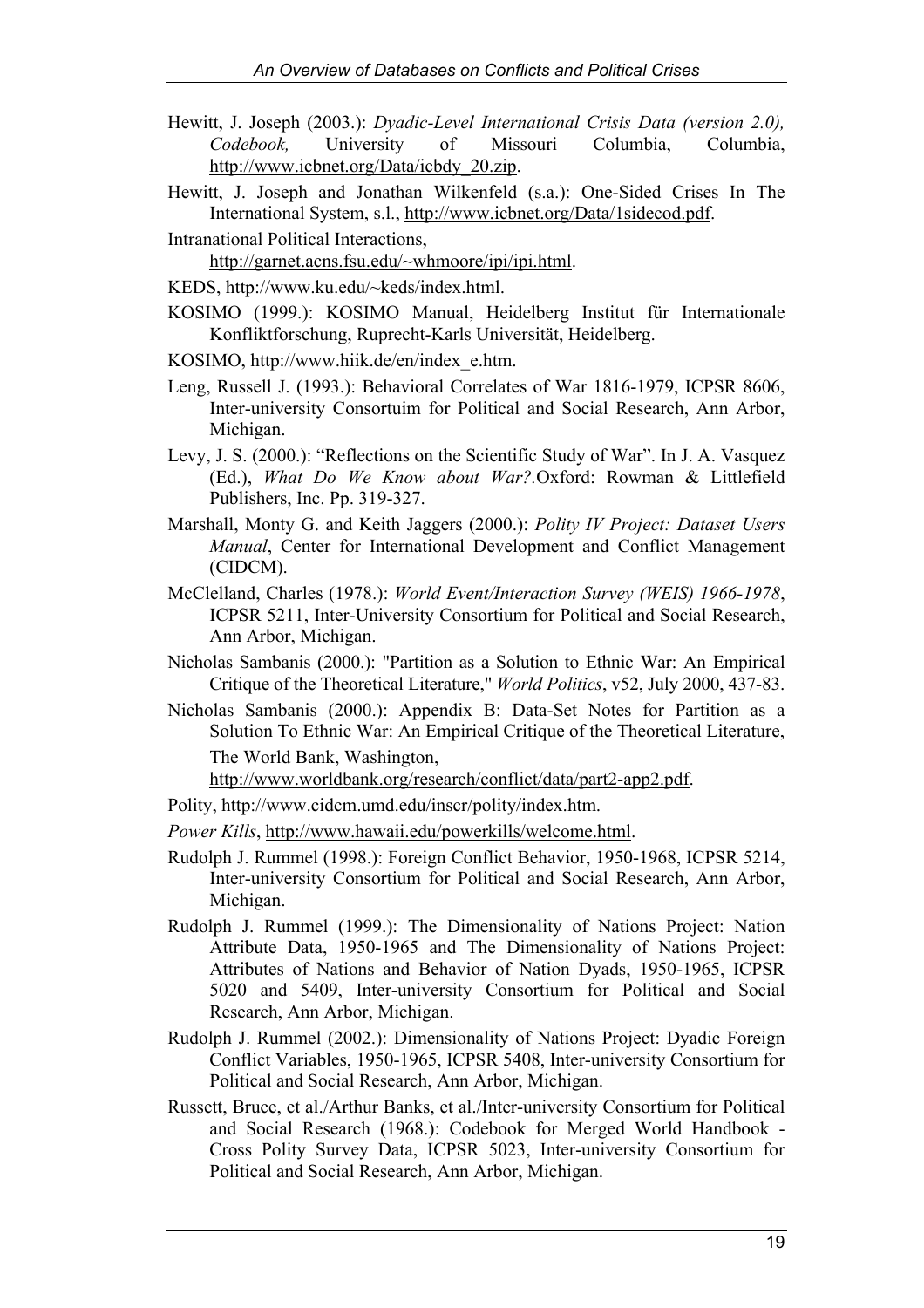- Schrodt, Philip A., Erin M. Simpson, Deborah J. Gerner (2001.): Monitoring Conflict Using Automated Coding of Newswire Reports: A Comparison of Five Geographical Regions, paper presented at the conference *Identifying Wars: Systematic Conflict Research and Its Utility in Conflict Resolution and Prevention*, Uppsala University - Department of Peace and Conflict Research, Uppsala, Sweden, June 8-9th 2001.
- Singer, David J. and Melvin Small (1984.): *Wages of War 1816-1980, Augmented with Dispute and Civil War Data*, ICPSR 9044, First ICPSR Edition, Interuniversity Consortium for Political and Social Research, Ann Arbor, Michigan.
- Singer, J. D. (1990.): "Variables, Indicators, and Data: The Measurement Problem in Macropolitical Research". In J. D. Singer and P. Diehl (Eds.) *Measuing the Correlates of War* Ann Arbor: University of Michigan Press. Pp. 3-28.
- Singer, David J. and Melvin Small (1994.): *Correlates of War Project: International and Civil War Data, 1816-1992*, ICPSR 9905, Inter-university Consortium for Political and Social Research, Ann Arbor, Michigan.
- Singer, J. D. (2000.): "The Etiology of Interatate War: A Natural History Approach". In Vasquez, J.A. (Ed.) *What Do We Know about War?*. Oxford: Rowman & Littlefield Publishers, Inc. Pp. 3-28.
- Small, Melvin and David Singer (1982.): Resort to Arms, Sage Publications Inc.

Strand, Wilhelmsen and Gleditsch (2002.): Armed Conflict Dataset Codebook, International Peace Research Institute, Oslo, [http://www.prio.no/cwp/armedconflict/current/Codebook\\_v1\\_1.pdf.](http://www.prio.no/cwp/armedconflict/current/Codebook_v1_1.pdf)

- Taylor, Charles Lewis, and David A. Jodice (1986.): World Handbook of Political and Social Indicators Iii: 1948-1982, ICPSR 7761, Inter-university Consortium for Political and Social Research, Ann Arbor, Michigan.
- Taylor, Charles Lewis, and Michael C. Hudson (1975.): World Handbook of Political and Social Indicators II, 1948-1967, Sections Ii – V, ICPSR 5028, 5029, 5215, 5306, Inter-university Consortium for Political and Social Research, Ann Arbor, Michigan.
- Ted Robert Gurr, Monty G. Marshall and Christian Davenport (2002.): Minorities at Risk Dataset Users Manual.1002, Center for International Development and Conflict Management, University of Maryland, College Park, Maryland.
- *The Economics of Civil War, Crime and Violence*, [http://www.worldbank.org/research/conflict/index.htm.](http://www.worldbank.org/research/conflict/index.htm)
- University of Maryland, College Park, Maryland.
- Wayman, F. W. and Singer, J. D. (1990.): "Evolution and Directions for Improvements in the Correlates of War Project Methodologies". In J. D. Singer & P. Diehl (Eds.) *Measuing the Correlates of War* Ann Arbor: University of Michigan Press. Pp. 247-267.
- Wayman, F. W. (2000.): "Rivalries: Recurrent Disputes and Explaining War". In J. A. Vasquez (Ed.), *What Do We Know about War?* Oxford: Rowman & Littlefield Publishers, Inc. Pp. 219-234.
- Wilkenfeld, Jonathan and Michael Brecher (2003a) Codebook for ICB1 International Crisis Behavior Project. System-Level Dataset, ICPSR 9286, Interuniversity Consortium for Political and Social Research, Ann Arbor, Michigan.